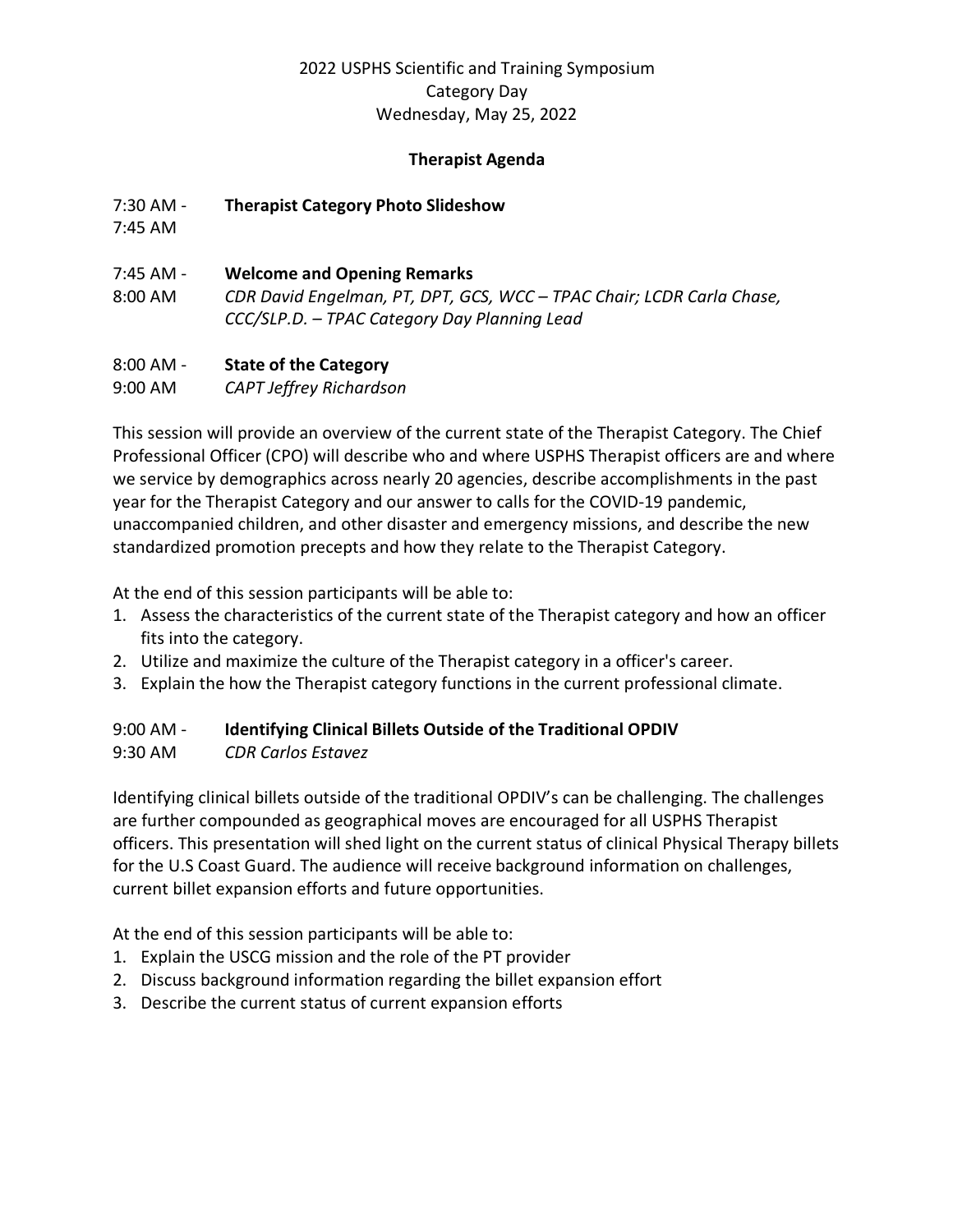# 9:30 AM - **Implementation of the First Pediatric Neurodevelopmental Clinic in Indian**  10:00 AM **Health Services: Alaska Native Medical Center's Child and Family Developmental Services**

*CDR Kathryn Jacques, Ms. Valerie Schmitz, Mr. Daniel Mansberger* 

Services include creative and innovative therapy programs and provide interdisciplinary assessment teams (IDAT) for Fetal Alcohol Spectrum Disorder (FASD), Autism Spectrum Disorder (ASD), and Neurodevelopmental Disorders (ND), for Alaska Native families. Therapy services include Applied Behavioral Analysis (ABA), Occupational Therapy (OT), Physical Therapy (PT), and Speech and Language Pathology (SLP). This presentation will focus on the process of program development and funding for these services.

At the end of this session participants will be able to:

- 1. Describe experiences and processes used to successfully open and grow Child and Family Developmental Services
- 2. Identify ways of collaborating ad utilizing interdisciplinary expertise to enhance service delivery
- 3. Explain the impact the clinic is having on the Alaska Native community and explore further areas of needed services for the Alaska Native Community improving care across the lifespan

# 10:00 AM - **Personal Protective Equipment (PPE) 101: A Regulatory Perspective: Part 1** 10:15 AM *LCDR Jamie Kamon-Brancazio*

As presented during the Mentorship Subcommittee's 2020 Mission Critical Town Hall October 27, 2020, several of our TPAC Officers were presented with completing highly critical responsibilities vastly different than their normal everyday roles. Specifically, our Therapists were thrust into COVID-19-related tasks that included acquiring life saving PPE for their facilities. PPE is considered a medical device and is required to abide by strict FDA regulations to ensure its safety and effectiveness. The COVID-19 Public Health Emergency (PHE) changed how the world viewed PPE and how regulatory Agencies coped with the surge of both public need and manufacturer requests. This presentation will provide the regulatory process from development to distribution and beyond during the COVID-19 PHE response.

At the end of this session participants will be able to:

- 1. Describe how the COVID-19 Public Health Emergency impacted the supply, acquisition, and distribution of PPE.
- 2. Describe the difference between the supply, acquisition, and distribution of products for the COVID-19 emergency response versus a hurricane response.
- 3. Define what an Emergency Use Authorization is and how it applies to PPE and other FDA regulated products.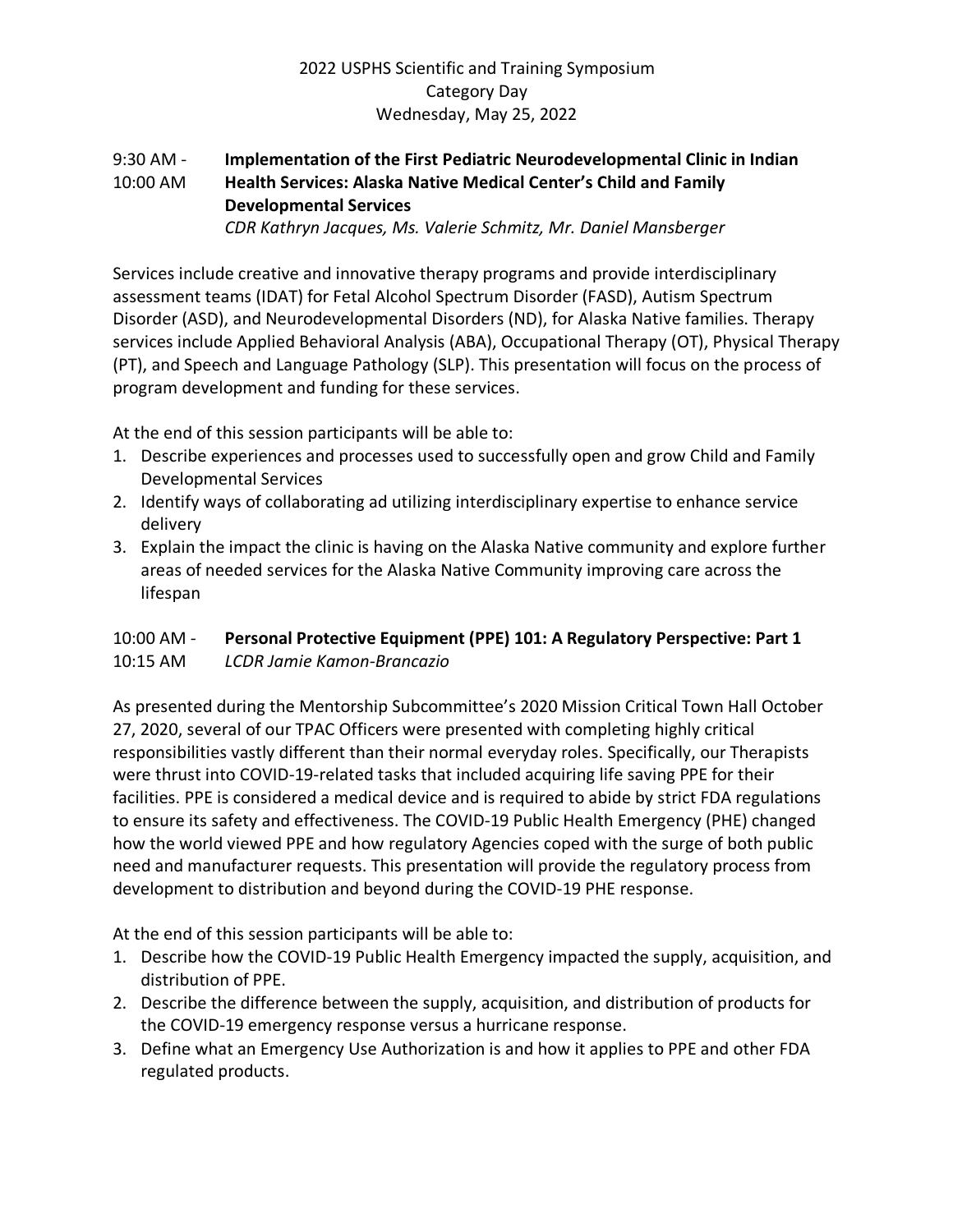# 10:15 AM - **Post-acute sequelae of COVID-19: symptoms, duration, and prevalence among**  11:00 AM **the Arizona CoVHORT**

*Dr. Kristen Pogreba Brown, Mr. Collin Catalfamo* 

Most patients with COVID-19 go on to recover from the acute illness within a couple weeks. Some, however, develop persistent or recurring symptoms, known as long COVID, or post-acute sequelae of COVID-19 (PASC), that continue for weeks to months following their acute illness. What constitutes as PASC varies among the current literature, and its presentation varies widely among persons with the condition. We conducted a rapid systematic review of primary literature on PASC to identify a consensus among the literature regarding the definition of PASC including symptom duration and the types of symptoms. Then, using data from the Arizona CoVHORT, a diverse population-based cohort of Arizonans, we estimated the prevalence of PASC among non-hospitalized survivors of acute COVID-19 and the prevalence of individual symptoms of PASC. The result of our research provides a greater understanding of PASC, aides in identification of patients suffering from PASC, and highlights the most prevalent symptoms among persons with PASC. This information highlights potential avenues of care to alleviate the most prevalent symptoms for clinicians and associated healthcare professionals.

At the end of this session participants will be able to:

- 1. Describe the research literature consensus definition of PASC, it'd duration and the types of symptoms involved in PASC.
- 2. Identify the most common symptoms of PASC in a diverse longitudinal cohort of nonhospitalized COVID-19 survivors.
- 3. Describe potential clinical and public health outcomes resulting from this work in order to guide care and policy recommendations in the future.
- 11:00 AM **Break in Exhibit Hall**

1:00 PM

1:00 PM - **Therapist Luncheon**

2:30 PM

# 2:30 PM - **Personal Protective Equipment (PPE) 101: A Regulatory Perspective: Part 2**

2:45 PM *LCDR Jamie Kamon-Brancazio* 

As presented during the Mentorship Subcommittee's 2020 Mission Critical Town Hall October 27, 2020, several of our TPAC Officers were presented with completing highly critical responsibilities vastly different than their normal everyday roles. Specifically, our Therapists were thrust into COVID-19-related tasks that included acquiring life saving PPE for their facilities. PPE is considered a medical device and is required to abide by strict FDA regulations to ensure its safety and effectiveness. The COVID-19 Public Health Emergency (PHE) changed how the world viewed PPE and how regulatory Agencies coped with the surge of both public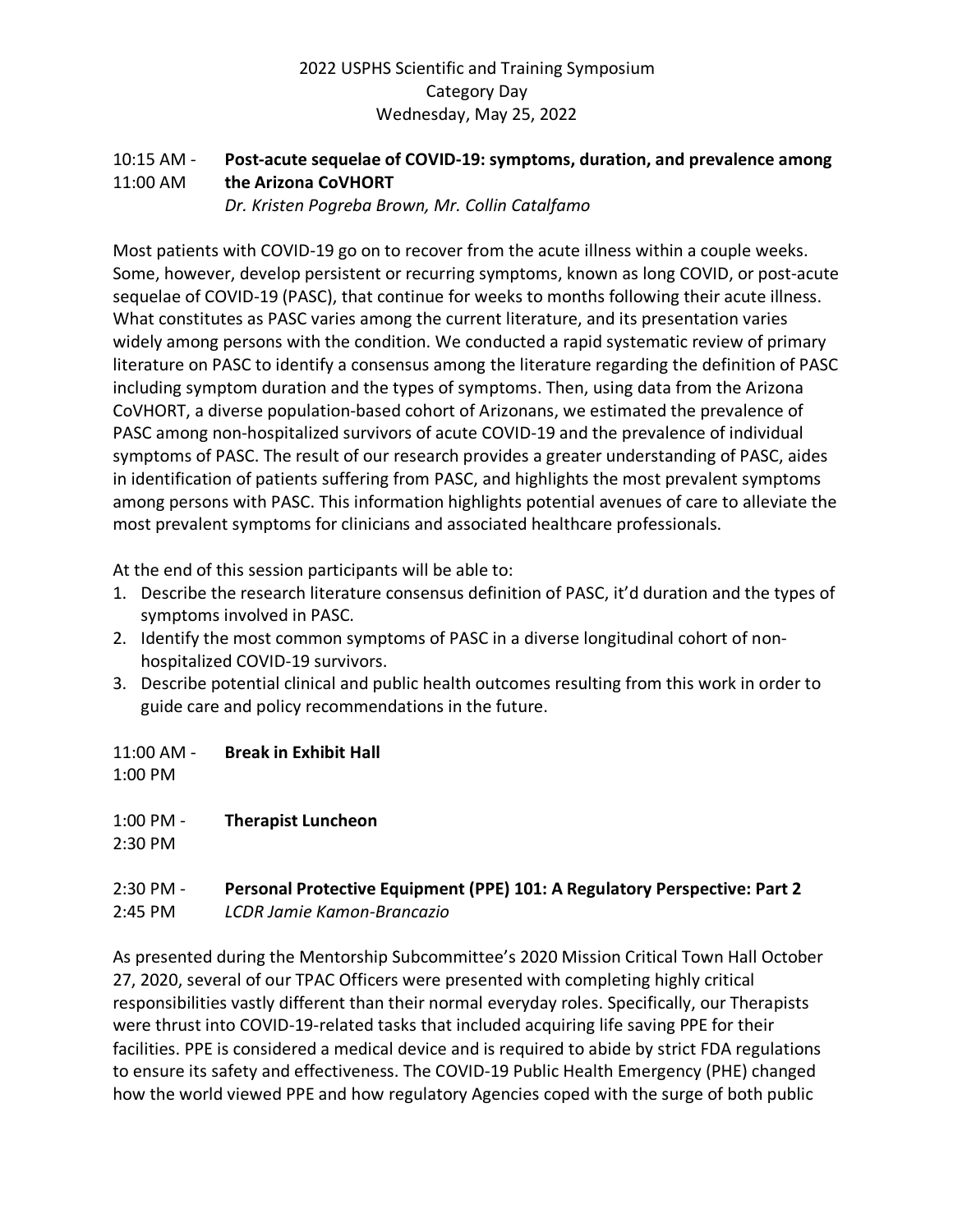need and manufacturer requests. This presentation will provide the regulatory process from development to distribution and beyond during the COVID-19 PHE response.

At the end of this session participants will be able to:

- 1. Describe how the COVID-19 Public Health Emergency impacted the supply, acquisition, and distribution of PPE.
- 2. Describe the difference between the supply, acquisition, and distribution of products for the COVID-19 emergency response versus a hurricane response.
- 3. Define what an Emergency Use Authorization is and how it applies to PPE and other FDA regulated products

# 2:45 PM - **Initiating or Expanding a Rehabilitation Therapy Program in the Health Care**  3:15 PM **System**

*LCDR Michael DuBois, LT Melina Rodriguez Upton* 

This presentation will provide a brief overview of considerations for therapists tasked with initiating or expanding a rehabilitation therapy program.

At the end of this session participants will be able to:

- 1. Identify the settings that can benefit from rehabilitation therapy services and types of therapies that can be implemented
- 2. Describe the basic resource requirements for new programs including policies and procedures, equipment and supplies, staffing, funding and billing, and clinic availability and collaboration
- 3. Develop and expand specialty and specific programs such as adding a discipline, new interventions, and/or new services.

(Continued on next page)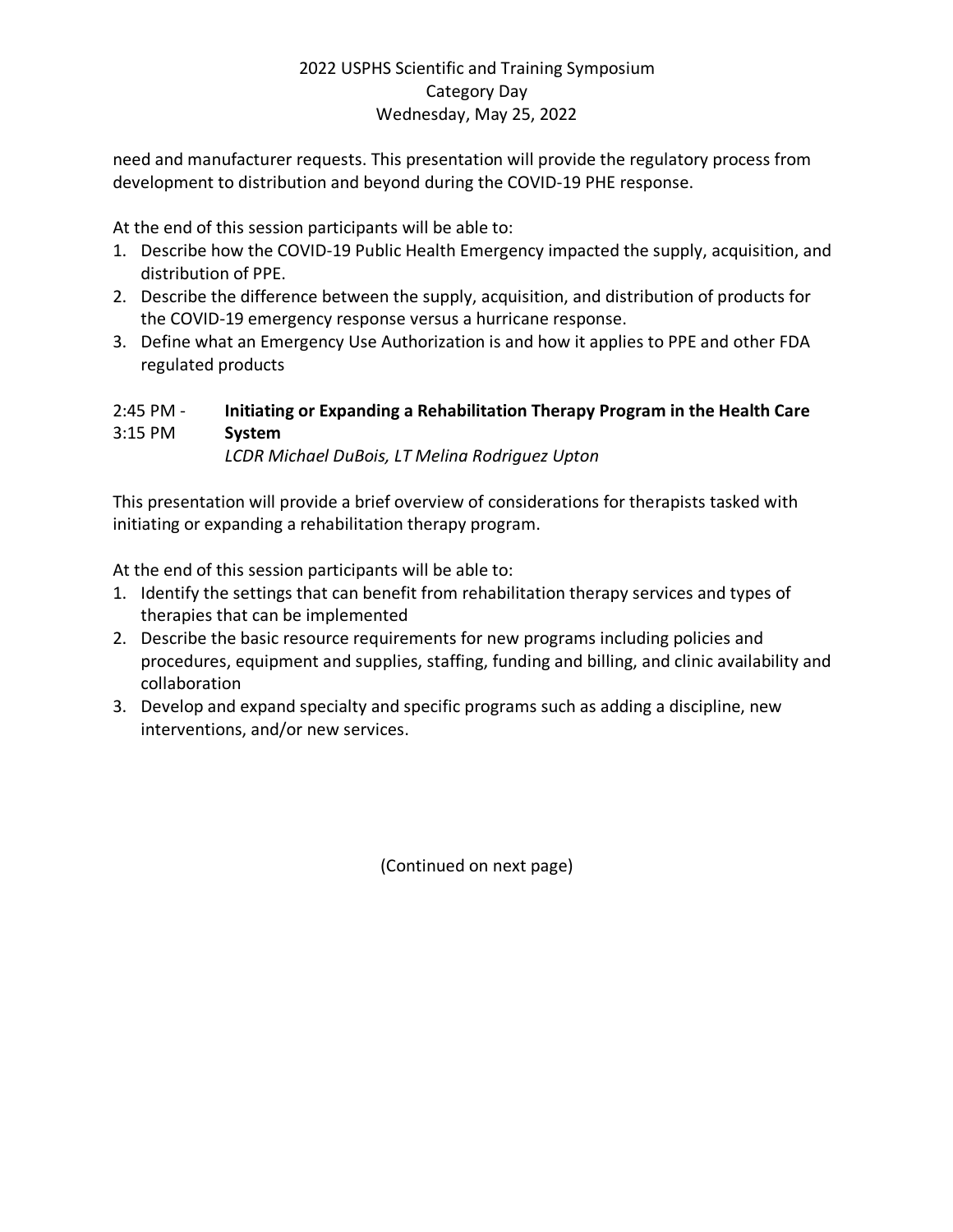### 3:15 PM - **Implementation and Initial Evaluation of a Falls-Risk Reduction Clinic in an**  3:45 PM **Indian Health Service Clinic** *LT Kyle Knight*

Falls in the elderly community can have high mortality rates as well as hefty healthcareassociated costs. Many healthcare facilities, especially in rural areas, do not have falls reduction resources for their community members most at risk. This presentation illustrates the ins-andouts of implementing such a resource while using data driven screening and intervention practices.

At the end of this session participants will be able to:

- 1. Describe the CDC's STEADI model and use it as a guide to create not just falls prevention initiatives but any healthcare initiative.
- 2. Discuss creative ways to extend falls risk reach beyond the clinic into the community by seeking partnerships with established initiatives.
- 3. Search for appropriate team members when implementing a new health initiative.

### 3:45 PM - **Personalized Blood Flow Restriction Therapy for Long COVID**

4:15PM *LCDR Adrianne Thomas, LT Douglas Cordel* 

SARS-CoV-2 has presented as a significant and unprecedented global pandemic. As the totality of COVID infections and subsequent recovery remains high, the clinical presentation related to long-COVID has become clearer. A recent retrospective study describes long COVID with estimated incidences of fatigue at 12.82%, abnormal breathing 18.71% and pain at 11.60% among those who recovered from acute COVID. The long-COVID sufferer may only be able to sustain low intensity rehabilitation training due to sequelae of the acute phase of COVID. There is good evidence that personalized blood flow restriction therapy (PBFRT) is effective for improving muscle size, strength and VO2max at a training intensity and load otherwise insufficient to cause physiologic adaptations. These capabilities make PBFRT an optimal modality in the rehabilitation of individuals diagnosed with long-COVID.

Utilizing previous research and developed protocols, we set out to determine how beneficial PBFRT is for rehabilitation of patients with long COVID and associated outcomes. At the initial exam, patient's base line strength and endurance measures were gathered using the six-minute walk test, thirty-second sit to stand, TUG and post COVID Functional Scale score. The patients then completed a three or six-week program utilizing the PBFRT in conjunction with cardiovascular endurance equipment at a moderate perceived rate of exertion. This presentation will describe our results from treatment of patients with long-COVID who received PBFRT for strength and endurance impairments to improve their rehabilitation from long-COVID.